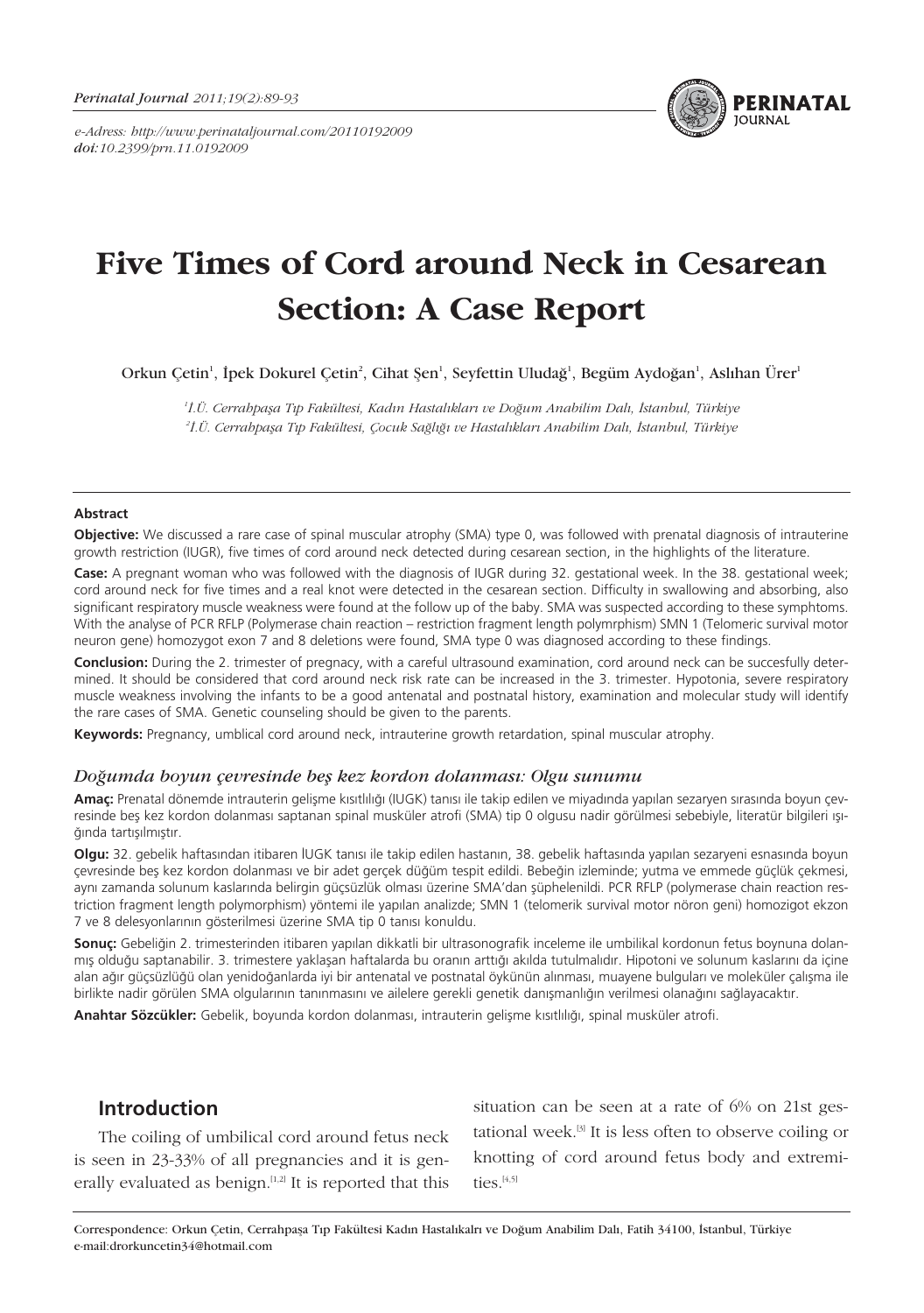One of the most frequently seen genetic diseases causing child death around the world is autosomal recessively inherited spinal muscular atrophy (SMA).<sup>[6]</sup> While SMA was grouped into three sub-groups according to their clinical aspects and beginning age in previous years, Dubowitz defined severe cases (previously classified as SMA Type 1) as SMA 0. SMA Type 0 is clinically characterized severe symmetrical muscle weakness and flaccidity seen much more in lower extremities than upper extremities after birth and affected much more in proximal extremity than distal. Patients frequently require resuscitation and ventilator support at delivery.<sup>[6-9]</sup>

SMA occurs as a result of SMN (survival of motor neuron) gene mutations on long side of 5th chromosome.<sup>[6-10]</sup> In this article, SMA Type 0 case which was followed up by IUGR diagnosis in prenatal period and found cord coiled 5 times around neck during cesarean was discussed within the light of literature since it is seen rarely.

### **Case Report**

Thirty-four years old, G2 P1 pregnant applied to our clinic for routine pregnancy follow-up. Brother of the patient had cerebral palsy, but there was no kin marriage history of the pregnant. At her 1st trimester screening, free beta HCG was 28.3 ng/ mL (0.61 MoM) and PAPP- A was 0.83 mIU /mL (0.63 MoM). In the ultrasonographical examination of fetus at 11th-14th gestational week, it was found that nuchal translucency was 1.9 mm, a wave in ductus venosus blood flow was positive, there was no regurgitation on tricuspid valve, and nasal bone was 1.6 mm. Anatomy and development of fetus was normal. Notches were detected on bilateral uterine arteries. Fixed Down syndrome risk was calculated as 1/8136.

In the ultrasonographical examination of fetus at 22nd gestational week, biparietal diameter (BPD) was found as 54 mm, head circumference (HC) as 201 mm, abdominal circumference (AC) as 166 mm, femur length (FL) as 39 mm, fetal heart beat rate as 138 beat/min., and a cord existence located on placenta anterior wall and on neck. It was seen that a wave in ductus venosis was positive and there was no regurgitation on tricuspid valve. Notching was continuing on bilateral uterine arteries. Anatomy and development of fetal was

observed as normal. 1st hour blood glucose was found as 121 on 50 g oral glucose tolerance test (OGTT). In the ultrasonographical examination at 32nd gestational week, fetal measurements were found -2 below standard deviation (SD) according to gestational week. Estimated fetal birth weight was 1,352 g, amniotic fluid volume was normal and the patient detected breech presentation was taken to follow-up by IUGR diagnosis. There was cord coiled around neck two times.

The pregnant was followed up by fetal Doppler and non-stress test (NST) due to IUGR diagnosis until 38th gestational week. Single alive 2,230 gr male baby with 1st minute Apgar score 5 and 5th week Apgar score 9 was delivered by cesarean from the 38-weeks-and-3-days patient through cesarean undergone and breech presentation indications. The existence of cord coiled five times around neck (Figure 1) and true knot (Figure 2) was detected during cesarean. In the umbilical vein blood gas taken during delivery, following values were found: pH 7.36, PCO2 38, PO2 46, hematocrit 52. Also following values were found in the umbilical artery blood gas: pH 7.31, PCO2 50, PO2 23, hematocrit 53. Postoperative cord length was measured as 105 cm.

In the newborn examination, body temperature was 35.4 °C (axillary) and blood pressure was 55/35 mmHg. There were excessive secretion, certain hypotonia and weakness due to weakness in swallowing muscles. In the radiological examination, chest radiography evaluated as normal. The newborn was dispatched after being followed up for two days in intense care unit. When baby got difficulty to swallow and suck, SMA was suspected. With the analysis of PCR RFLP (Polymerase chain reaction – restriction fragment length polymorphism) SMN 1 (Telomeric survival motor neuron gene) homozygote exon 7 and 8 deletions were found, then SMA type 0 was diagnosed according to these findings.

Patient who was diagnosed as sepsis three times (first one was when only one-month-old) due to pneumonia has still being followed up in pediatric intense care unit by providing respiratory support.

# **Discussion**

The most frequent location of cord coiling which appears beginning from first trimester in the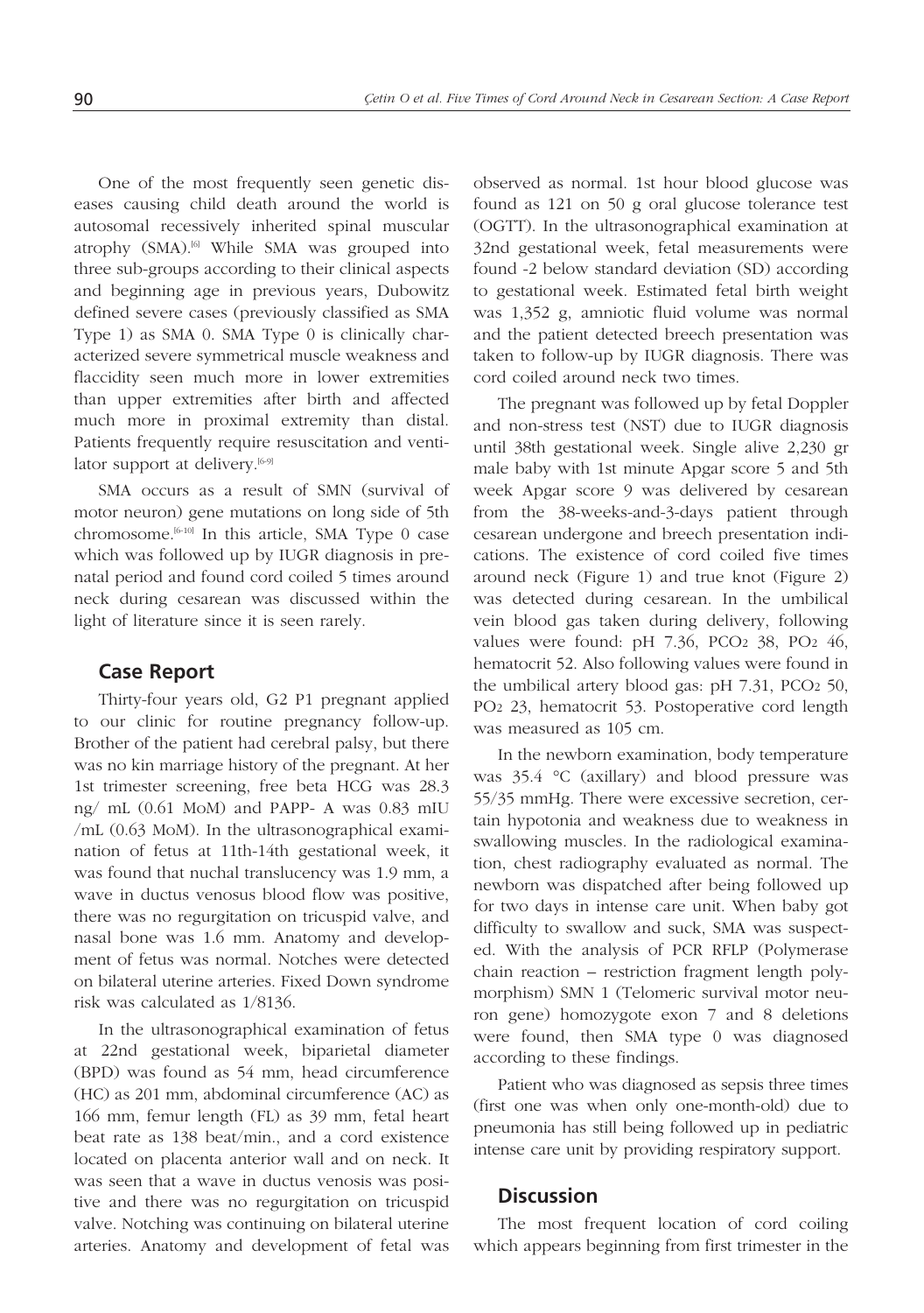

Figure 1. Umbilical cord coiled around neck five times in cesarean section.

pregnancy is the fetal neck circumference.[11] It was reported that cord may coil around neck beginning from the gestational week where cord length reaches  $4/5$  of fetus length.<sup>[12]</sup> It was stated that though normal term umbilical cord length is 55-75 cm, it may sometimes be 300 cm and sometimes aplasia may occur.[21] Cord length is considered as associated with coiling number.<sup>[13]</sup> In our case, cord length was determined as 105 cm.

When fetus was examined in terms of presentation, it was shown that cord coiling was frequently observed in breech presentations.<sup>[14]</sup> Breech presentation in our case was found as compatible with the literature.

The highest coiling number reported in the literature is nine.[15] In our case, 5 times cord coiling around neck was detected. Cord length, gestational week, placenta localization, fetus weight, fetus mobility and amniotic fluid amount are the factors associated with cord coiling.<sup>[12,16]</sup> In the literature, there are some studies reporting that placenta being on anterior wall also affects cord coiling.<sup>[17]</sup>



Figure 2. Umbilical cord coiled around neck five times in cesarean section.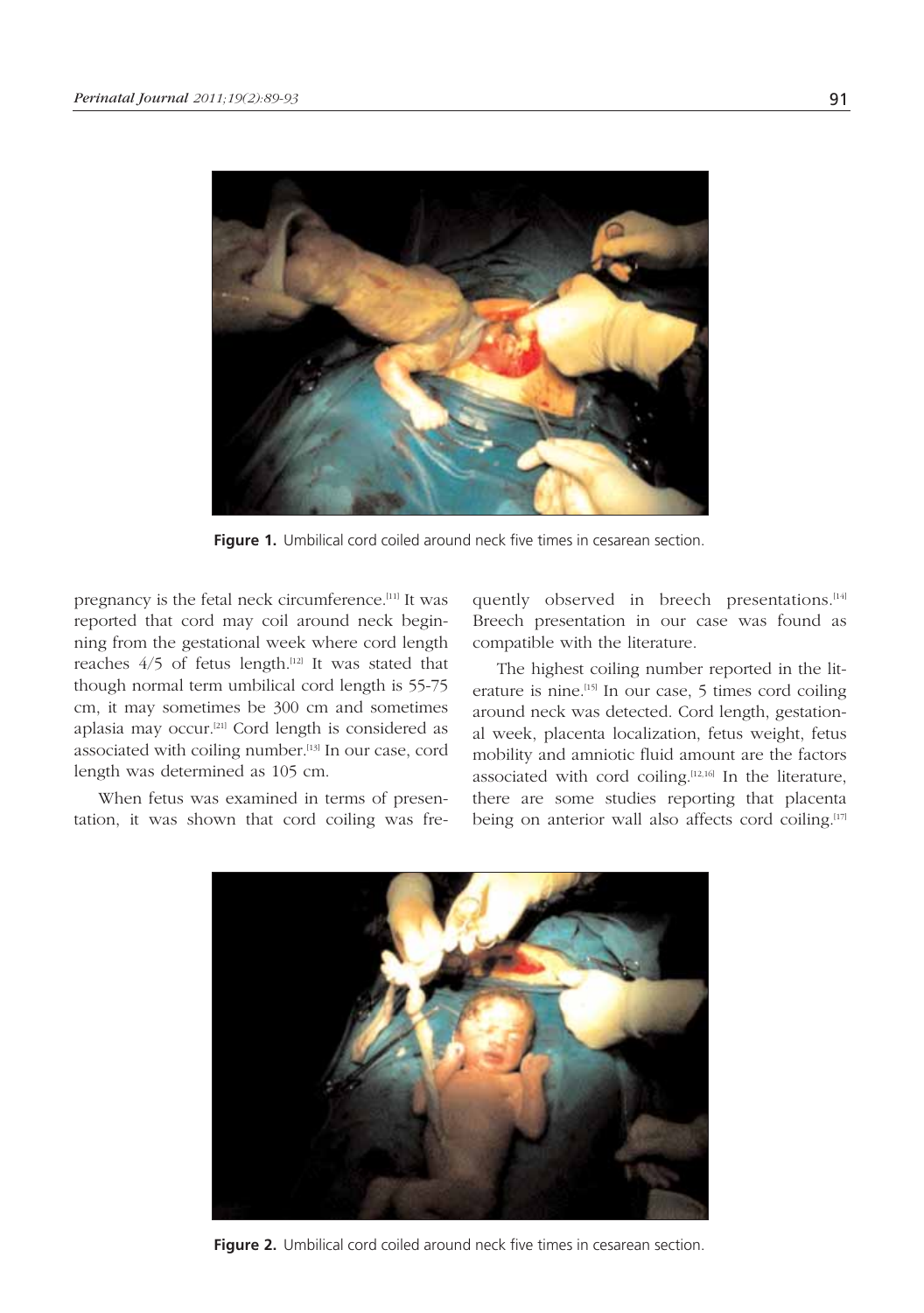In our case, the placenta was found as anterior wall located.

It was reported that increasing mobility of fetus at third trimester was effective on cord coiling.[13] In our case which was SMA type 0, expectation of fetal mobility decrease was not found as associated with cord coil when it was seen in delivery that cord coiled five times around fetus neck.

Clappa et al. reported that coiling rate increased as gestational weeks advanced.[13] In our case, one time cord coiling was first detected on 22nd gestational week. At 32nd gestational week, two times cord coiling was detected at neck. During the cesarean performed on 38th gestational week, five times cord coiling and one true know were detected.

SMA is a frequently seen neurodegenerative disease where it progresses with the degeneration of anterior horn cells of spinal cord and inherited by autosomal recessive. The prevalence in western societies is  $1/6,000 - 1/10,000$  and the carrier rate of the disease varies between  $1/40$  and  $1/80$ .<sup>[18]</sup> SMA's other types as autosomal dominant and inherited according to X were also defined.<sup>[19]</sup> In patients who are diagnosed as SMA type 0, asphyxia and generalized weakness are observed in newborn period. Most of them require resuscitation and ventilation support. Bulbar muscles are weak as causing weak crying, weak sucking and swallowing, and aspiration as a result of secretion aggregation. There is frequently fasciculation on tongue.[6-9] In our case, minority of intrauterine fetal movements could not be examined clearly during fetal ultrasonographical examination or anamnesis taken from the mother. However, findings such as hypotonia and weakness were clearly observed during newborn examination. Pneumonia and sepsis developed within the first month were the most significant indication of weakness including respiratory muscles. It was shown in some studies that some of the cases who were diagnosed as having SMA after delivery could be followed by fetal IUGR diagnosis.[20] In our case, IUGR was also observed beginning from 32nd gestational week. The diagnosis was established at postnatal period as in similar studies in the literature.

When other fetal hypocinesia cases were investigated in the literature, it was seen that birth dystocia, short umbilical cord, polyhydramniosis,

craniofacial malformations, multiple joint contractures and skeletal anomalies displayed association.[20] In our case, cesarean was preferred as delivery method due to the cesarean history. In our case, unlike the literature, short umbilical cord (actually long umbilical cord was observed), polyhydramniosis, craniofacial malformations and skeletal anomaly were not detected.

In our SMA type-0 case where intrauterine fetal movements were expected to decrease, observing cord coiling five times around neck and true knot during cesarean was not found compatible with the literature. Though it is not frequent to see cord coiling five times around neck in SMA cases, measuring cord length as 105 cm was considered as it can be explained by breech presentation of the fetus and anterior located placenta. By a careful ultrasonographical examination performed beginning from 2nd trimester of the pregnancy, it can be detected that umbilical cord is coiled around fetus neck. It should be remembered that this rate increases in weeks approaching 3rd trimester. In our case, cord existence around neck was detected by ultrasonographical examinations performed as of 22nd gestational week.

As seen in our case, SMA type-0 is a disease which should be considered first in differential diagnosis in patients who develop severe weakness, hypotonia and respiratory failure at newborn period. Together with examination findings and molecular study, receiving well antenatal and postnatal histories in newborns that have severe weakness including respiratory muscles will enable to know rare SMA cases and to give required genetic consultancy to families.

# **Conclusion**

By a careful ultrasonographical examination performed beginning from 2nd trimester of the pregnancy, it can be detected that umbilical cord is coiled around fetus neck. It should be remembered that this rate increases in weeks approaching 3rd trimester.

Together with examination findings and molecular study, receiving well antenatal and postnatal histories in newborns that have severe weakness including respiratory muscles will enable to know rare SMA cases and to give required genetic consultancy to families.